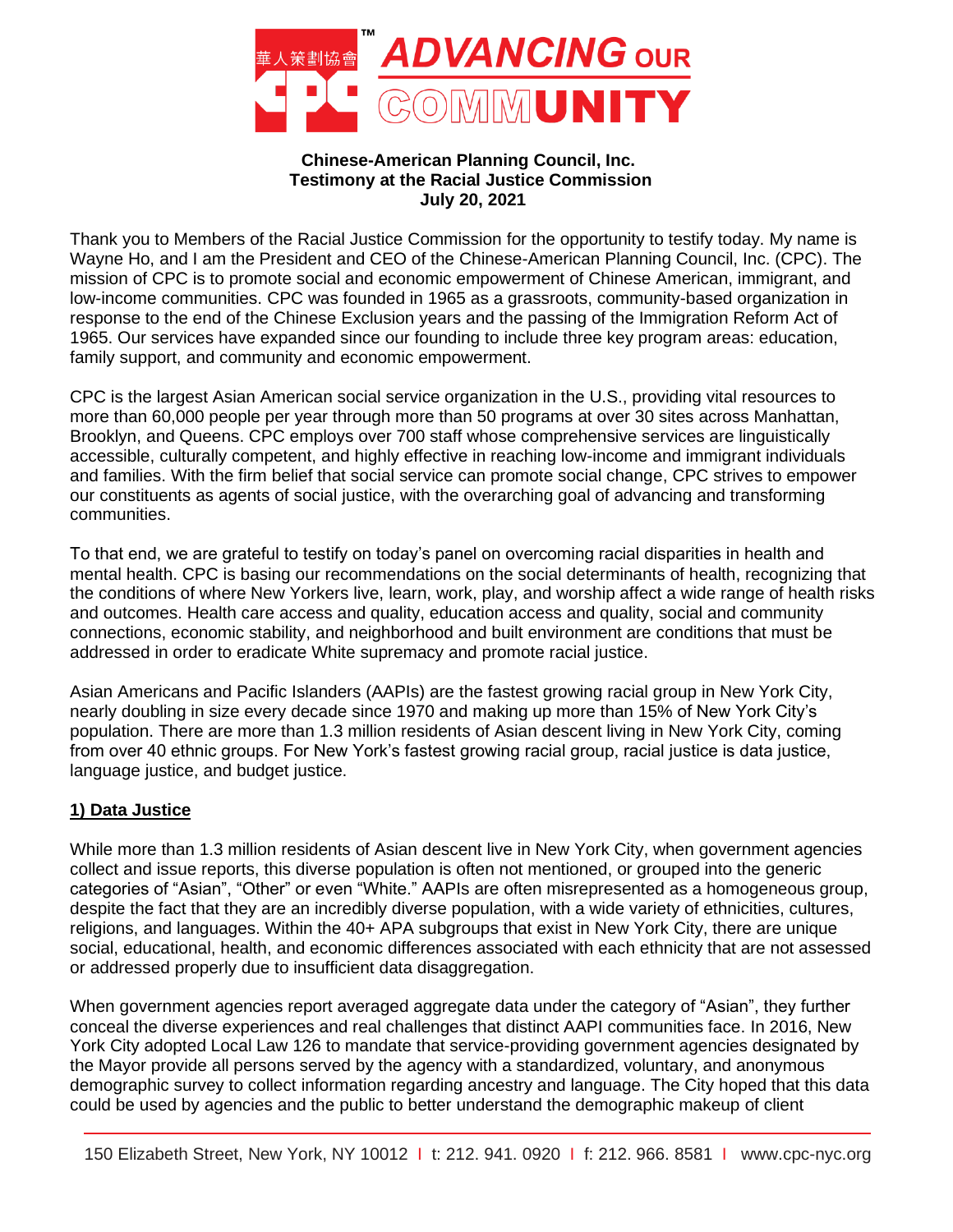populations and to improve services to residents from different backgrounds and identities. However, there are continued gaps towards this feat. The anonymous demographic survey has not been utilized uniformly across agencies and the response rate towards the form varies inconsistently from agency-to-agency. Due to these inconsistencies, collected data from Local Law 126 has yet to be used by agencies or community based organizations to improve or better target programming and services.

Much of the data collected surrounding COVID-19 has also failed to acknowledge and address the realities of Asian American New Yorkers. Currently upwards of 60% of race data relating to COVID-19cases and 30% relating to COVID-19vaccinations is missing in New York City. When it comes to data of those not hospitalized for COVID-19, 64% of racial demographic data is incomplete. While statistics show that APAs are 2x more likely to test positive for COVID-19 than their white counterparts and 53% more likely to die from the virus, these numbers are not being reported or shared by City agencies. Instead, Asian organizations are forced to rely on institutional studies from universities or colleges using independently collected data to learn and assess the needs in their communities.

Ultimately, collecting and using disaggregated data is an essential step toward identifying disparities and addressing inequality amongst the Asian American community. Without disaggregated data, policymakers and researchers have to rely on data in the aggregate as released by various state and local agencies. Said data is not consistent and varies in different jurisdictions. Neglecting to disaggregate data denies Southeast Asian American communities the resources and support they need to thrive. Without disaggregated data, APA groups are made unseen, and their needs are not considered in important policy and programmatic decisions. As a result, they are caught in the vicious cycle of invisibility, marginality, and persistent underrepresentation.

Disaggregation and public reporting will help to ensure that agencies that deliver vital services to New York's residents base service delivery on information that accurately captures the diversity of demographics and service needs in New York City. Furthermore, the lack of a uniform data collection method makes obtaining an accurate and specific description of racial discrimination in health care, education, housing, and social service delivery difficult. The existing data collection does not allow for regularly collecting race data on agency, provider, and institutional behavior. Data collection, analysis, and disaggregation are integral components in properly identifying, monitoring, and addressing social service needs for the growing and diverse New York State Asian communities.

*Recommendations***:** City agencies need to utilize a standard approach to data collection, disaggregation, and reporting on Asian Americans and Pacific Islanders. Any policy should mandate a standard approach to the collection, disaggregation, and reporting of demographic data on New York's diverse AAPI community. This includes disaggregation of AAPI ethnic categories to at least 22 categories, information on country of origin and years in the United States, and information on the top 20 most frequently spoken Asian languages. The policy must also ensure data is made publicly available at regular intervals.

# **2) Language Justice**

Seventy percent of APAs in NYC are foreign- born and have high rates of limited English proficiency (LEP), as 38% of AAPIs in the New York metropolitan area are LEP compared to 16% of the overall population. Rates among subgroups in NYC range widely, with the highest rates among Chinese (60.0%), Korean (54.0%), and Bangladeshi (54.0%) communities, and lower rates among Pakistani (42.0%), Indian (30.0%), and Filipino (22.0%) communities. AAPIs also have the highest rate of linguistic isolation of any group in the City at 42%, meaning that no one over the age of 14 in the household speaks English well or at all (U.S. Census Bureau, 2016 American Community Survey.)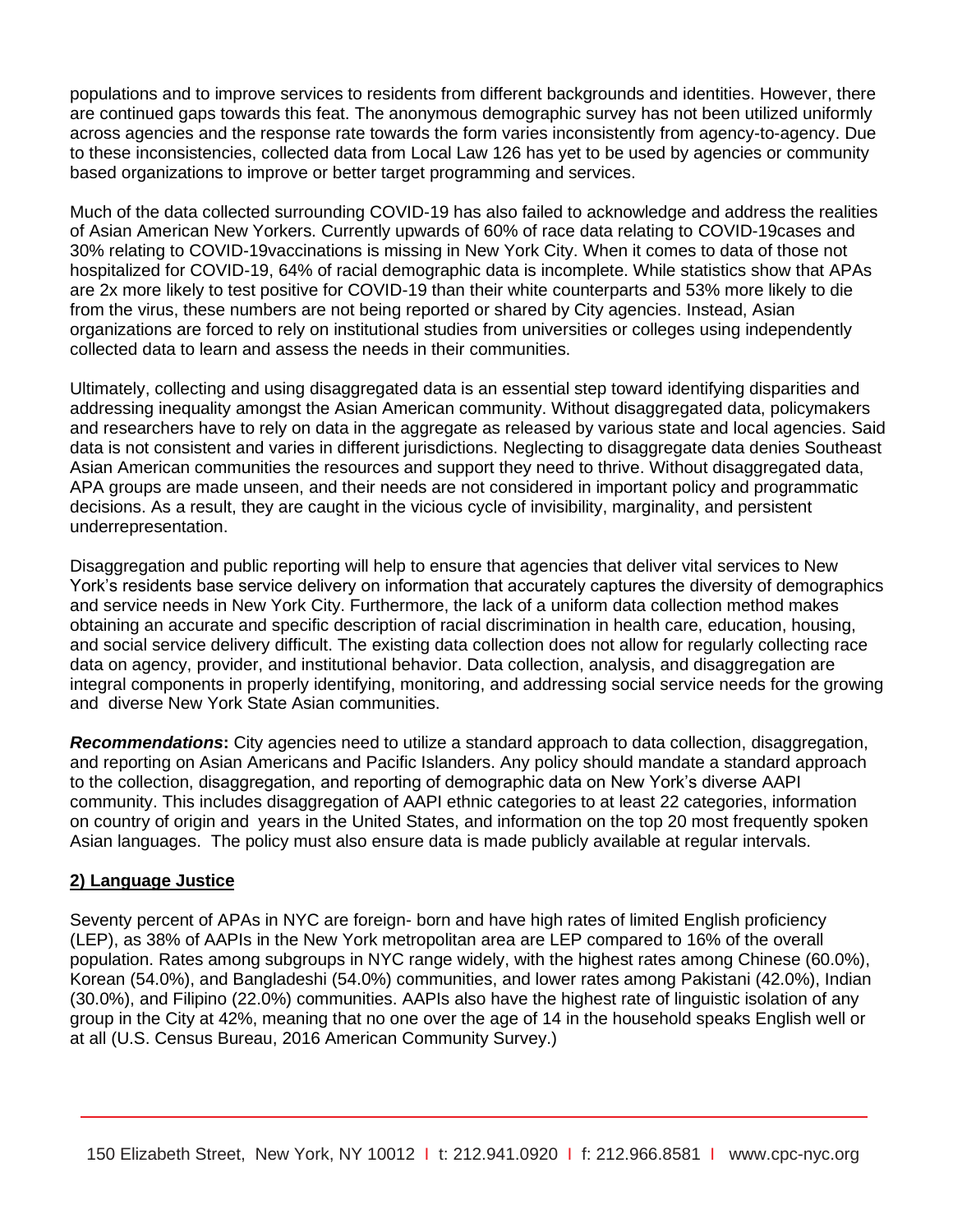

Executive Order 120 mandates City agencies to provide language assistance to limited English proficient individuals in six languages. Two of the six languages are Asian languages (Chinese and Korean). Currently, Executive Order 120 leaves out the Bengali speaking community, one of the fastest growing ethnic groups with high limited English proficiency rates. Implementation by City agencies have varied, and individuals across the City are still reporting unavailability of interpreters and translated documents.

Individuals must be able to access needed services in a language they understand, ensuring that these individuals receive services in a timely manner, avoiding possible costlier interventions.

*Recommendations*: The City should expand Executive Order 120 and Local Law 30 by increasing the number of languages that City agencies are mandated to translate from six to nine. This change would then mirror the Department of Education's policy that mandates nine covered languages. These nine languages plus English addresses the language needs of nearly 96% of New Yorkers served. Four of these languages are Asian languages (Chinese, Bengali, Urdu, and Korean). By expanding Executive Order 120, there will be more translation and interpretation services in order to cover additional Asian languages. City agencies must also be fully funded to offer language accessible services. The NYC Commission of Human Rights should explore the review of language access plans and conduct "secret shopper" efforts.

# **3) Budget Justice**

Budget justice must support Asian American community based organizations and their human services workers as well as leverage services that do not perpetuate violence and inequity. Budget justice recommendations have been organized under organizations, workers, and services.

# **Organizations**

The City currently contracts with approximately 1,200 organizations for \$4 billion annually in human services funding. The top 100 organizations hold 70% of all human services contract funding, the top 30 organizations hold 45% of all human services contract funding. According to the Asian American Federation, while Asian Americans now make up close to 15 percent of New York City's population, the Asian American community only received 1.4% of the contracts and just 3.1% of the contract dollars given by city agencies to social service providers in the past 13 years.

*Recommendations***:** The City should change contract procurement policies to give more credit to community service providers with language and cultural competency and to build capacity among Asianfocused service providers so that they may better compete for City service contracts.

For-profit organizations can be classified as Minority and Women Business Enterprises. Nonprofit organizations do not have owners and cannot be classified as MWBE. The City should create a new classification for nonprofit organizations that are people of color, women, immigrant, and LGBTQI led. This means the mission, leadership, and community served are people of color, women, immigrant, and LGBTQI.

Local Law 1 must be amended for the City to better achieve social justice through procurement.

# **Workers**

In addition to organizations, we must center nonprofit human services workers. Systematic underinvestment in nonprofits is not an accident. Veterans of the sector strongly believe human services organizations are devalued because of who they serve and who they employ. The City and State budgets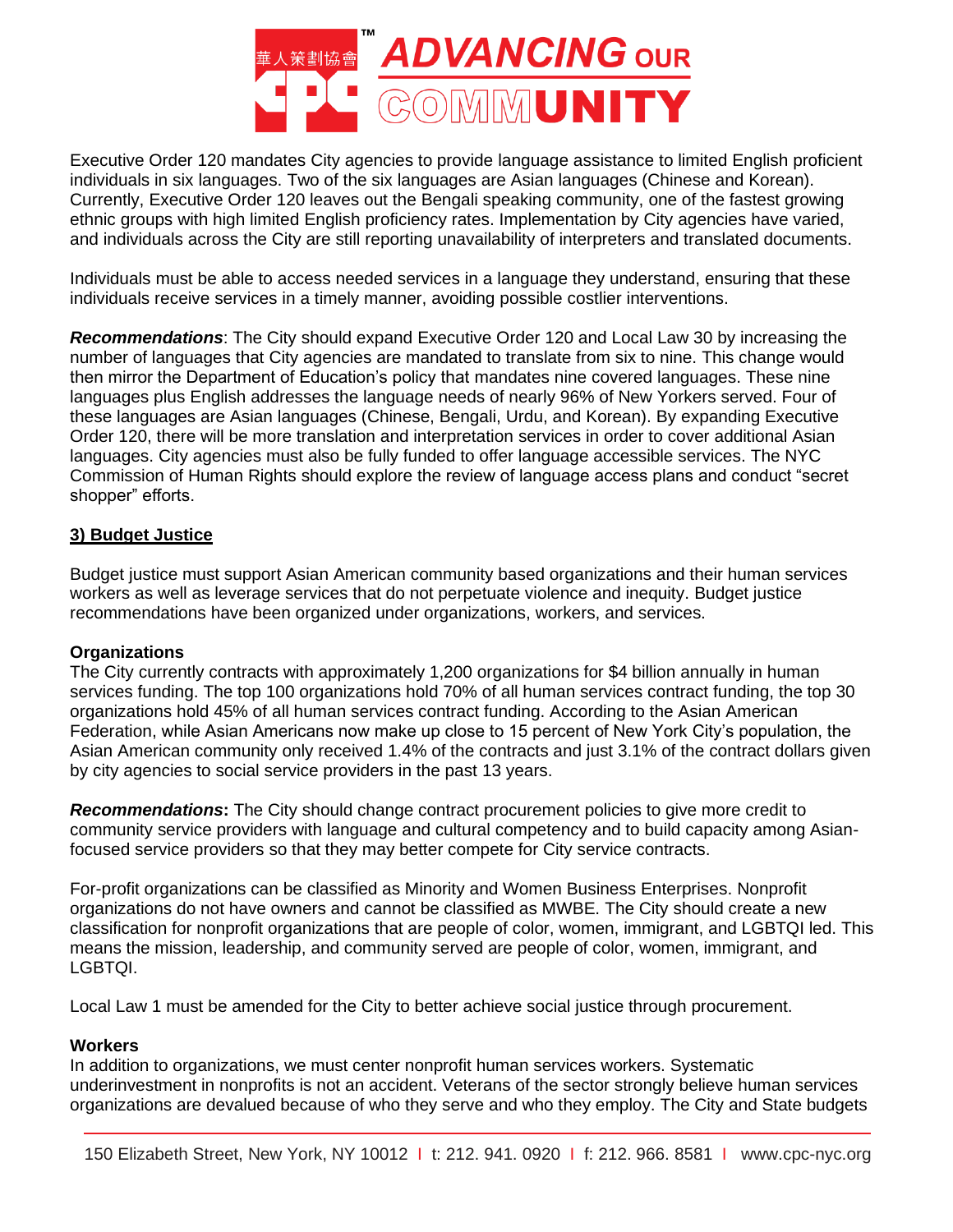are balanced on the backs of low-income neighborhoods and BIPOC communities who get reduced services, and a workforce that is predominantly made up of women and people of color who are paid poverty-level wages due to insufficient contract funding.

Human services workers are overwhelmingly female (66%), over two-thirds are full-time workers of color (68%), and nearly half (46%) are women of color. These shares are considerably higher than for New York City's overall private sector workforce, where only a quarter (26%) of private sector workers overall are women of color. As such, pay disparities in this sector have important consequences for race and gender equity.

While government agencies ask providers to hire highly trained staff to deliver services, they effectively mandate wages far below the demands of their roles and the value of their skills. Sixty-three percent of human services workers have a four-year college degree or better, while only making a median annual salary of \$47,000, compared to over \$66,000 for a comparable job in government.8 This median salary means that 15 percent of all human services workers (both full and part-time) qualifed for food stamps in the 2016-18 period, higher than the 12 percent share for all private sector workers, and much higher than for government employees (9 percent).9 These workers came to the frontlines of the pandemic with inadequate supplies and were asked to meet growing community needs with fewer resources. Many come from the communities in which they work, meaning that government is contributing to the multigenerational economic structural inequity that providers are asked to solve.

*Recommendations***:** The City must commit to paying equitable wages to contracted human services workers. Government is the main driver of human services salaries, and often sets salary rates on contracts. Setting low rates results in tax dollars being used to fund poverty level wages, where 15 percent of human services workers qualify for food stamps.16 Government must enact a comprehensive plan to raise the wages of the sector to be commensurate with wages of government employees. Every contract must have annual Cost of Living Adjustments (COLA) with increased funding.

The City must ensure that all contracted services to nonprofit organizations pay living wage, address compression, have COLA, and cover the full cost of providing services. In addition to human services, this includes education, housing, criminal justice, health care, home care, and other services. For example, home care workers are paid minimum wage but take care of homebound seniors and individuals with development disabilities. The NYC Human Resources Administration (HRA) should work with the NYS Department of Health to increase Medicaid funding for home care worker compensation, including home care workers with 24-hour shifts. Of the 250,000 home care workers in New York, about 33,000 home care workers have 24-hour shifts but are paid 13 hours according to Medicaid, contractual, and union agreements.

# **Services**

The City currently allocates \$6 billion toward the NYPD and \$4 billion toward human services. To promote racial justice, the City should Invest in communities, not over-policing.

*Recommendations***:** The City should ensure that the development, implementation, and evaluation of human services is racially just. The City should:

- Get people with lived experience at the decision-making table from City Hall to city agencies, especially those overseeing child welfare and juvenile justice
- Reform the NYC Department of Education's K-12 curriculum by ending White Supremacist narratives so that children of color are educated in a more affirming and reflective environment
- Address the root causes of NYC's highly racially segregated neighborhoods and schools
- Target services specifically for young men of color